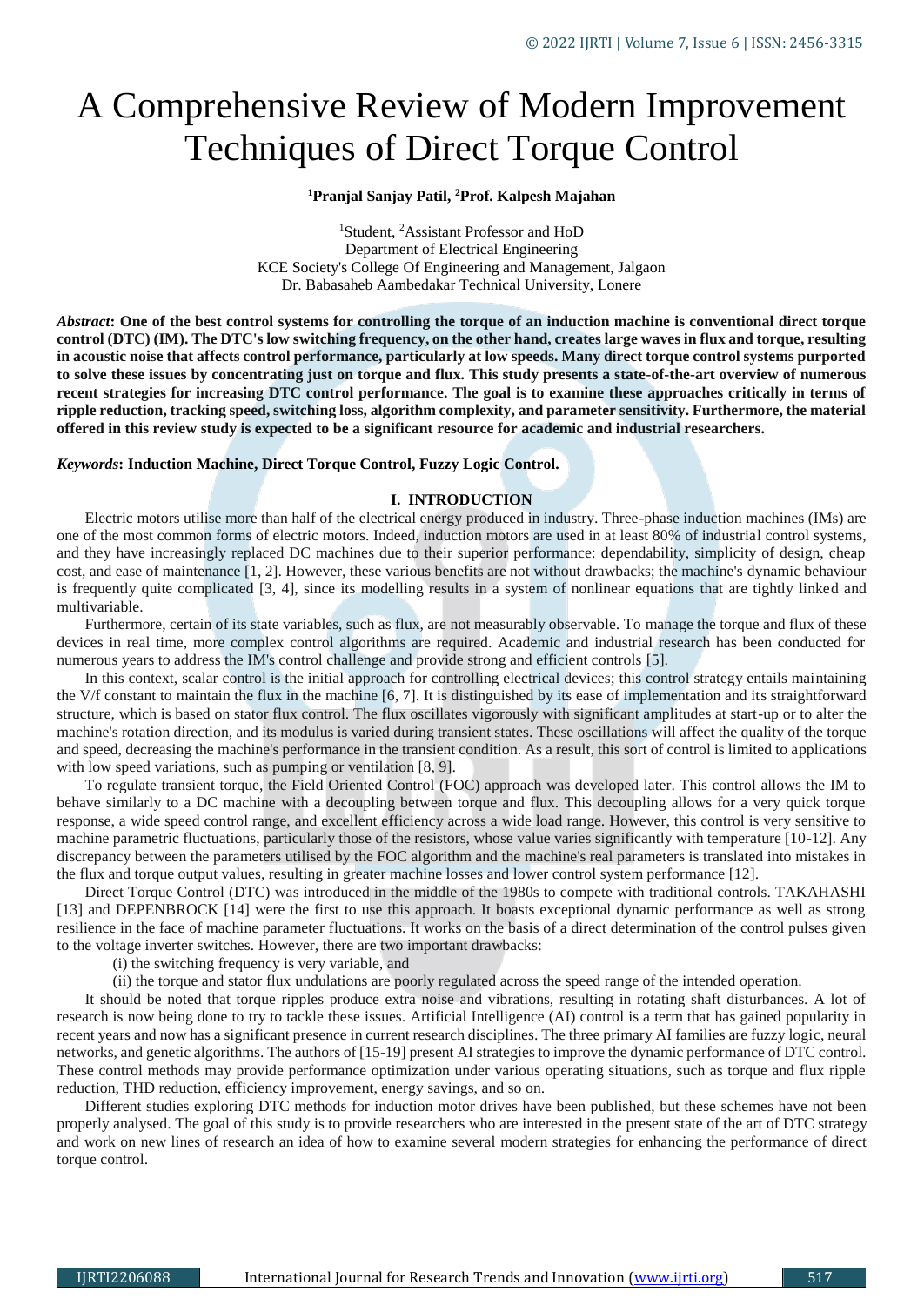# **II. DIRECT TORQUE CONTROL**

Takahashi [13] and Depenbrock [14] suggested direct torque control (DTC) for induction machines in the middle of the 1980s. It is less susceptible to machine parametric fluctuations than vector control, and its control technique is simple due to the lack of pulse width modulation (PWM), Current Controllers, and Park Transformations [20, 21]. It does not employ PI regulation loops, which should increase its dynamic capabilities and remove difficulties associated with PI regulator saturation. DTC management enables great efficiency as well as precise and quick torque dynamics. The DTC idea is based on applying a control sequence directly to the voltage inverter switches (switching states) located upstream of the machine [22]. A switching table and two hysteresis regulators are used to choose this sequence. Their purpose is to manage and regulate the machine's electromagnetic torque and flux in a decoupled way. The DTC control is depicted in Figure 1 as a basic structure. A three-level hysteresis comparator is used to control the electromagnetic torque. A two-level hysteresis comparator is used to regulate the stator flow. The switching table is determined using the outputs of these comparators as well as the flux vector information.



Fig 1: Direct Torque Control of Induction Motor

To achieve optimal performance in DTC, the precision of electromagnetic torque and stator flux measurement is critical [23]. So, the stator current is monitored, while the stator voltage is determined by the switching state (Sa, Sb, and Sc) created by the switching table and the DC link voltage Udc [24]. The Concordia transformation transforms these parameters into coordinates ( $\alpha$ , β), which are suitable for the DTC method.

The stator flux  $\psi$ s and the electromagnetic torque Tem are estimated from the following equations:

$$
\Psi s = \sqrt{\psi s \alpha^2 + \psi s \beta^2}
$$
  
Tem = p. ( $\psi s \alpha \beta - \psi s \beta \beta$ )  

$$
\Psi s \alpha = \int_0^t (V s \alpha - Rs \beta \alpha) dt
$$
  

$$
\Psi s \beta = \int_0^t (V s \beta - Rs \beta) dt
$$

The estimated values of the electromagnetic torque Test and the stator flux est are then compared to their respective reference values Tem\* and s\*, with the comparison results serving as inputs to the hysteresis comparators [25]. The control table is used to pick the suitable voltage vector (Table 1). The flux sector number and the outputs of the two hysteresis comparators are the table's inputs.

Despite its ease of use, durability, and speed, the DTC control has significant drawbacks. High ripples in the flux and electromagnetic torque induce mechanical vibrations and unwanted acoustic noise, resulting in a worsening of machine performance, as well as a variable switching frequency and current distortions, which can affect the quality of the output power. At low speeds, stator resistance is neglected, resulting in issues. Furthermore, the actual implementation of hysteresis-type nonlinear components necessitates a short sample time and, as a result, a high computation frequency, resulting in limiting designs [26].

Many direct control solutions have arisen in recent years to address the issues with traditional DTC. The principles of instantaneous torque and stator flux regulation, as well as the direct calculation of inverter control signals from a switching table, are shared by both systems. In general, there are two types of control methods: traditional and new procedures. Vector Spatial Modulation (SVM), sliding mode based DTC, model predictive DTC, and artificial intelligence (fuzzy logic, neural network, and genetic algorithm) [27-29] are only a few examples. The approaches utilized to enhance the DTC control of an induction machine are classified in Fig. 2.

Table 1: Optimal Switching Table

| ~<br><b>Flux</b> | <b>Torque</b> | <b>Voltage Sector</b> |    |    |                |    |    |
|------------------|---------------|-----------------------|----|----|----------------|----|----|
|                  |               |                       | 2  | 3  |                | 5  | n  |
|                  |               | V2                    | V3 | V4 | V5             | V6 | V1 |
|                  |               | V7                    | V0 | V7 | V <sub>0</sub> | V7 | V0 |
|                  |               | V6                    | V1 | V2 | V3             | V4 | V5 |
| 0                |               | V3                    | V4 | V5 | V6             | V1 | V2 |
|                  |               | V0                    | V7 | V0 | V7             | V0 | V7 |
|                  |               | V5                    | V6 | V1 | V2             | V3 | V4 |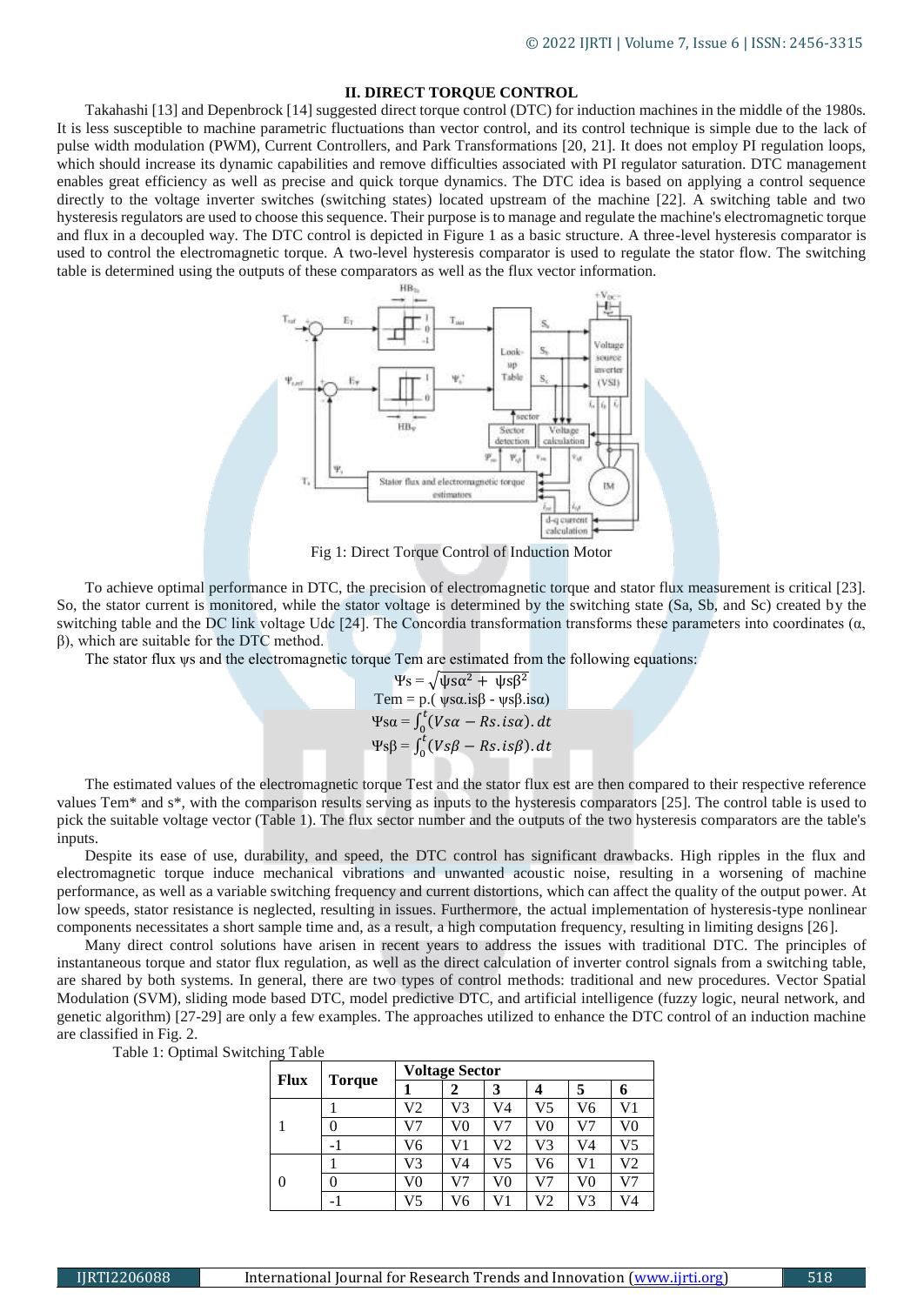# **III. THE MAJOR PROBLEM IN BASIC DTC SCHEME**

Despite its simplicity, the basic DTC method based on hysteresis controllers has a number of significant shortcomings, including variable inverter switching frequency, large torque ripple, and hence a high sampling need to reduce digital implementation difficulties [14,20,21,23–28].

#### *3.1 Variable Inverter Frequency*

The switching frequency of the voltage source inverter (VSI) is entirely determined by the switching in the hysteresis comparators in the basic DTC [23]. Operating conditions (i.e. rotor speed, stator and rotor fluxes, and DC link voltage) change the slopes of torque and flux, which impact switching in their hysteresis comparators [22]. As a result, the switching frequency of VSI varies depending on the operating circumstances. As a result, most operational situations cannot fully exploit the switching devices' maximum frequency capabilities, because the hysteresis bandwidth is chosen based on the worst-case scenarios [30].

#### *3.2 High Torque Ripple*

The output torque is computed in digital implementation, and the necessary switching states are determined at a given sampling period (which is DT in Fig. 1). This, however, creates a delay between the time the variables are sampled (i.e. the time the torque is computed) and the time the inverter receives the matching switching state. As a result, the torque ripple cannot be precisely contained inside the hysteresis band. However, if the band is set too small, the torque ripple is not reduced. This is because there is a chance that the calculated torque may exceed the torque hysteresis range, causing the reverse voltage vector to be selected. As previously stated, choosing the reverse voltage vector causes the torque to rapidly drop, increasing the torque ripple [31].

## *3.3 The need for high speed processor*

When the processor employed has a restricted sampling frequency, reducing torque ripple by lowering the bandwidth of the hysteresis comparator is pointless. All of the foregoing limits can be removed if a high-speed CPU is used, with a discrete hysteresis controller that functions similarly to an analogue based comparator. If the sample time(DT) is suitably reduced, the quick drop in torque owing to reverse voltage selection may be prevented [32].

Some experimental findings of output torque ripple generated in hysteresis-based DTC at different applied sampling frequencies and/or torque hysteresis bands are shown in Fig.  $2(a)$ –(c) in earlier investigations [31, 32]. The torque control at 6Nm was done in each example at the same load torque situation, resulting in a rotor speed of roughly 400rpm. The nominal torque hysteresis band level is HBTe (0.9 Nm), and the digital signal processing (DSP) minimum sampling time is 55 s.

When the torque hysteresis band is adjusted to double HBTe, the output torque ripple is significant, as seen in Fig. 2(a). As a result, the hysteresis band may be reduced to lessen the torque ripple of the conventional DTC method. When the torque hysteresis band is reduced to HBTe, the output torque control results are shown in Fig. 2(b). However, because the sampling time in Fig. 2(a) and(b) is twice the nominal DT (i.e.110 s), this results in inaccurate or reverse voltage vector choices (where Tstat1 1), which produces fast drops in output torque and hence increases torque ripple, as shown in Fig. 2(a) and(b) (b). As a result, the sample time must be lowered to eliminate reverse voltage vector choices, as shown in Fig. 2(c), where the sampling is set at DT. The output torque ripple reduces, as seen in Fig. 2(c), and no active voltage vector is selected to lower the torque.

Essentially, the output torque ripple may be decreased by lowering the hysteresis comparator's bandwidth to a reasonable amount. The suitable bandwidth is chosen based on the worst possible operational circumstances. This ensures that switching device switching frequency does not exceed its limit (or thermal restriction). It's also a good idea to utilise a fast processor to maintain the ripple inside the band, so that the discrete hysteresis controller behaves like an analogue one. The usage of Field Programmable Gate Arrays (FPGA) is the best option to run the DTC algorithm at the greatest sampling rate with a cheap cost and fast processor [33].

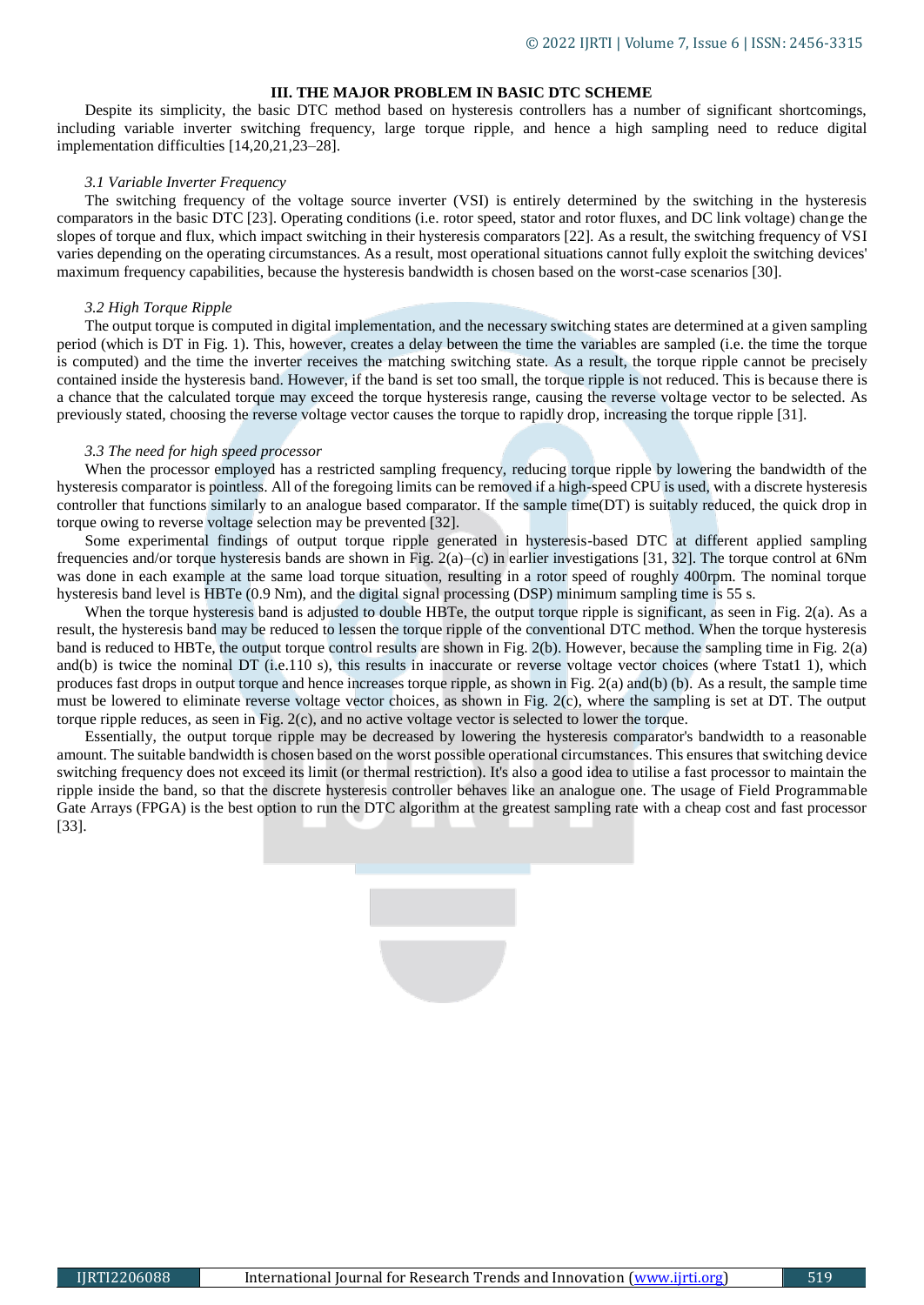

Fig 2: Control of output torque utilizing three level hysteresis comparator

## **IV. IMPROVEMENT TECHNIQUES OF DIRECT TORQUE CONTROL**

Several publications [34, 35] have employed the Space Vector Modulation (SVM) approach to enhance DTC by adjusting the voltage inverter. The concept of this technology is to impose the necessary tension vector by vector modulation of space in order to proceed to predictive torque and flux management. Although the control algorithm for this technique is more complicated, flux and torque oscillations are decreased, and the inverter's average switching frequency becomes constant [36]. During a realistic implementation, the DTC-SVM, like any predictive approach, has some static torque error for control without a speed loop. This inaccuracy is caused by the calculation time required for the control voltage prediction.

The authors of [34] devised a mechanism for obtaining a constant switching frequency. The Takahashi selection table and the hysteresis comparators are both eliminated in this technique. The PWM approach is utilized to create the control's output vector in this case. The goal of this method is to get direct control of the stator flow vector in a stator-linked frame  $(α, β)$ . The intended switching periods may be calculated using the projection components of the desired stator voltage vector on the two neighboring voltage vectors of the frame  $(α, β)$ .

| Direct<br>Torque<br>Control | <b>Typical</b><br>Improvement<br><b>Techniques</b> | SVM Based DTC<br>Discrete PWM<br>based DTC<br>DSVM based DTC |                                                                   |  |
|-----------------------------|----------------------------------------------------|--------------------------------------------------------------|-------------------------------------------------------------------|--|
|                             | Modern<br>Improvement                              | Model Predictive<br>DTC.                                     |                                                                   |  |
|                             | Techniques                                         | Artificial<br>Intelligence DTC                               | Fuzzy Logic based DTC<br>ANN based DTC<br>Genetic Algorithm based |  |
|                             |                                                    | Sliding Mode<br>COntrol                                      |                                                                   |  |

Fig 3: DTC Improvement Techniques Classification

A method of direct torque control of the IM based on pulse width modulation (PWM) with a constant switching frequency was proposed in [35, 36]. To allow implementation on microcontrollers or DSP boards, the proposed control technique is developed in discrete time. The authors use simulations and experimental tests to validate the proposed method. In [37, 38], the authors showed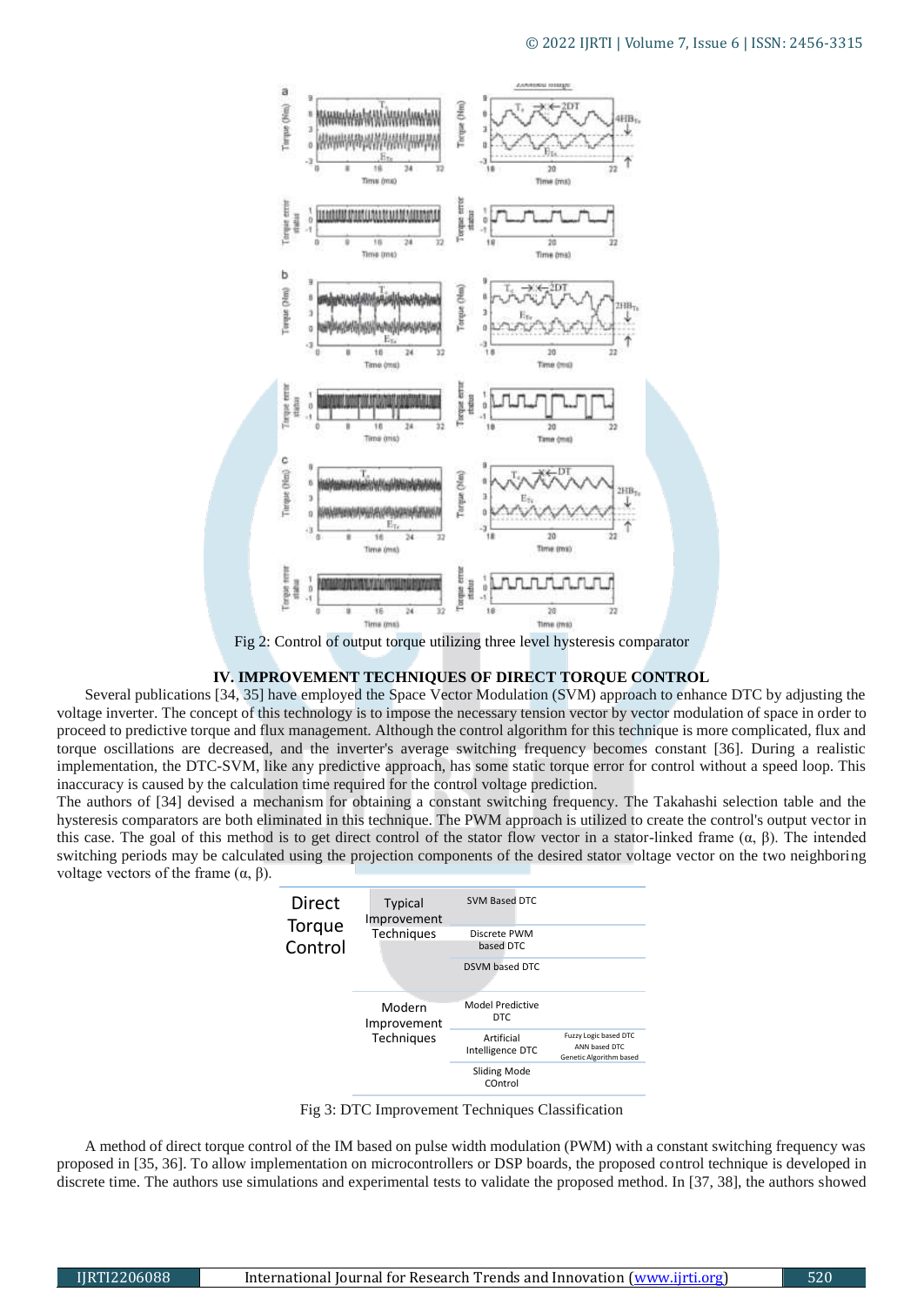that the conventional DTC has a low number of voltage vectors applied to the machine, which causes undesirable oscillations of the torque, flux and current.

This research demonstrates that a novel DTC method based on the use of SVM for defined time periods can increase performance. Using a five-level torque comparator, a Discrete Space Vector Modulation (DSVM) produces a greater voltage vector number. With a set switching frequency, numerical calculations and actual experiments reveal enhanced torque and flux responsiveness.

The DTC has been developed for the control of machines powered by inverters of multilayer voltage types [39], and the bigger the number of control vectors, the lower the resultant ripple in steady state. For the minimization of torque ripples, a three-level inverter is applied to the DTC in [39], but the downside of this arrangement is the expensive cost. They're particularly handy in high-power controllers.

## **V. MODERN IMPROVEMENT TECHNIQUES OF DIRECT TORQUE CONTROL**

## *5.1 Sliding Mode Control based DTC*

Sliding Mode Control (SMC) is a kind of Variable Structure Control (VSC) proposed by Utkin [40]. It is well recognised for its resilience against internal uncertainties (machine parameter fluctuations), external uncertainties (load disturbance), and phenomena that were not modelled. The major characteristic of SMC is exhibited in a discontinuous way in the modified control law. However, there are certain disadvantages: the development of the chattering phenomena produced by the discontinuous portion of the control, which may be harmful to the machines [41], the system is subject to high control at all times in order to assure its convergence to the goal, which is undesirable.

DTC for IMs was improved using the SMC approach [42, 43]. These methods increase steady-state performance while preserving the benefits of the transient state. The authors begin to employ a discrete time sliding mode control method in [44] to ensure that the torque and flux are resistant to changes in machine parameters. The reference voltages (Vsa,Vsb) are supplied by the controllers for application to the IM, and no controller current is utilised. The reference voltage vector is computed via a PWM vector system and a fixed switching frequency is employed, unlike other sliding mode systems. The efficiency of the suggested technique is demonstrated through simulations and experimental data. The overall scheme of the direct torque control structure and flux based on the sliding mode of an induction machine (DTC-SMC) regulated in speed is depicted in Fig. 3. It's a command that controls the electromagnetic torque, the square norm of the flux, and the speed in a cascade fashion. In order to change the torque, flux, and speed, sliding regimes control algorithms must be included in the control structure. The flux and torque estimator in the "estimator" block only uses the voltage and stator current measurements in the reference (,). This control system is both quick and reliable. The regulated magnitude, on the other hand, causes unwanted chattering.

Other studies employed the robust sliding mode observer [45] to reduce the sensitivity of flux estimates to measurement noise.



**Fig 4: Sliding Mode Control based DTC of Induction Motor**

#### *5.2 Model Predictive Control based DTC*

Predictive control is an advanced automated control approach. Its goal is to regulate complicated industrial systems. The premise behind this method is to compute the system's future behaviour based on the dynamic model of the process inside the realtime controller, and then utilise that knowledge to generate the best values for the adjustment parameters [46]. Model predictive control (MPC) has shown to be effective in the realm of digital controls in terms of speed and accuracy [47].

The predictive control technique for DTC has recently attracted a lot of interest, owing to its potential to reduce torque and flux ripples while minimising the switching frequency of the voltage inverter that powers the machine. In DTC-MPC, an online optimization algorithm replaces the typical DTC switching table [48-50]. In predictive control, the theory of vector selection is based on the assessment of a given cost function. The controllable variables' future behavior is predicted using a predictive model that includes stator flux, torque, and angular velocity. Figure 4 shows a simplified schematic of the DTC-MPC.

The predictive algorithm's execution may be broken down into three steps:

• Estimation of variables that aren't quantifiable.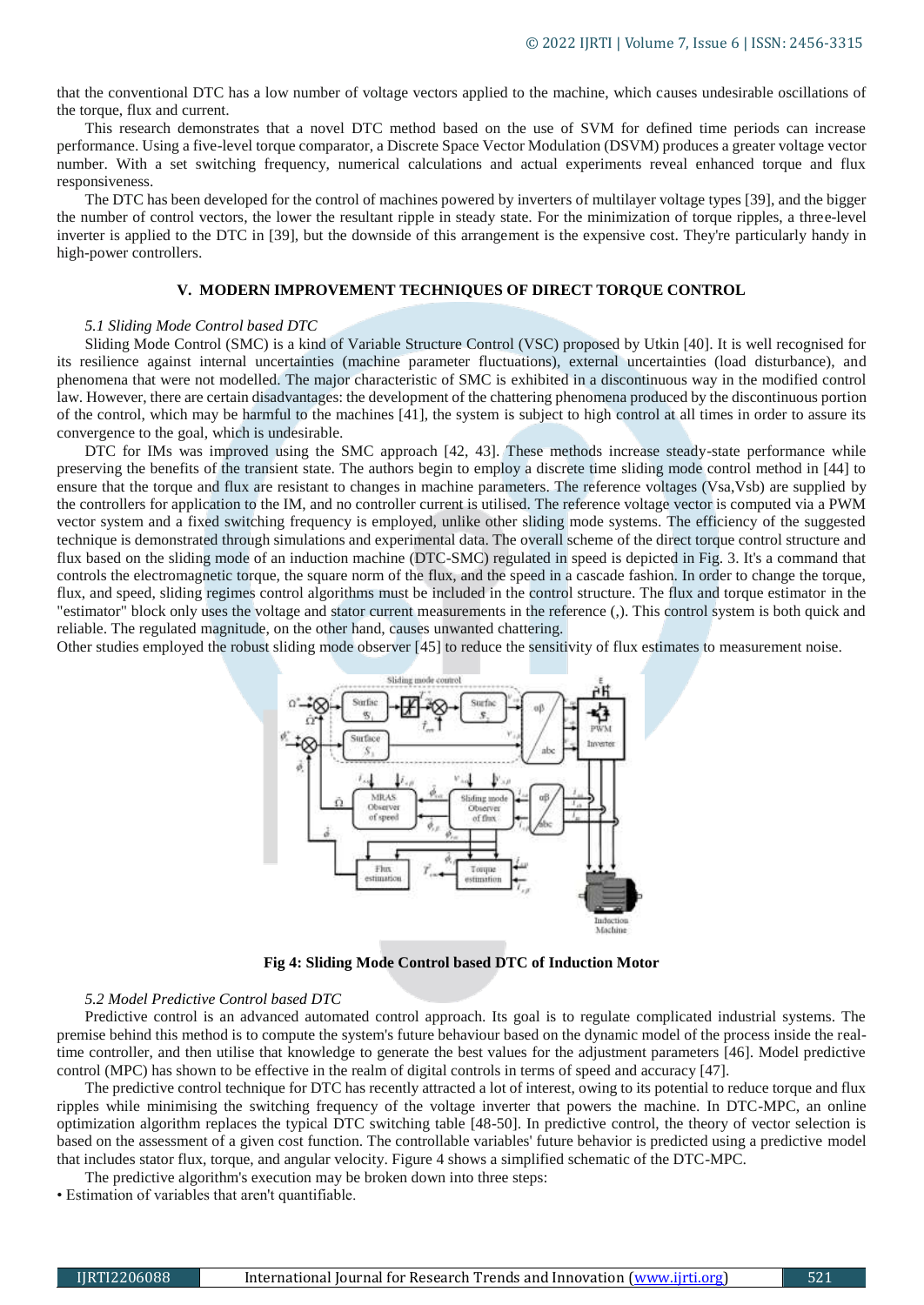- The forecasting of the system's future behaviour.
- The optimization of the control outputs using a previously determined cost function.



Fig 5: Algorithm for Model Predictive Control based DTC

At each sampling time step, these procedures are repeated, taking into account the new measurements. Feedback from measurements is utilised to forecast and decide on methods to minimise the value of the cost function F, resulting in closed-loop control. The DTC-MPC flowchart is shown in Figure 5. The MPC idea is relatively basic and straightforward, easy to implement, the limitations and nonlinearities of the systems to be managed may be incorporated in the control, and the case of multi-variable systems can be taken into account. Predictive control offers several advantages. However, in comparison to traditional DTC, this sort of control necessitates a lot more online calculation. A predictive control technique based on the optimization of a cost function defined on a horizon was described in [51, 52] to ensure disturbance rejection, enhance resilience to parameter fluctuations, and make the system more efficient. In addition, the authors suggest a strategy to improve the dynamic performance of the DTC utilising predictive control in [48-50], demonstrating that DTC-MPC delivers improved performance in terms of dynamics evaluated quickly, torque and flux ripple reduction, and current shape improvement.

## *5.3 Fuzzy Logic Based DTC*

Fuzzy logic, or the management of uncertainty in general, is a type of artificial intelligence [53] that was developed to enhance the performance of many traditional control systems for variable speed drives. The Fuzzy Direct Torque Control (FDTC) approach is proposed by the authors in [54, 55] to improve the dynamic performance of traditional DTC control. They create a new selection table based on a fuzzy logic controller (FLC) to replace the switching table and hysteresis comparators and generate the vector voltage that optimally drives the flux and torque to their references. The FDTC instruction issued to the induction machine has a general structure, as shown in Fig. 6.

The stator flux error, electromagnetic torque error, and stator flux vector position are inputs to the fuzzy switching table, while the switching states of the inverter arms (Sa, Sb, Sc) are outputs [56–58]. To achieve greater control with the fewest rules possible, each input and output is separated into a predetermined number of fuzzy sets. The inference rules are built in a fashion that allows for the correction of disparities between the flux and torque set-points and their estimated values. The domain of the stator flux vector's angle is represented by six linguistic variables. Tem's speech universe is fuzzified using three linguistic variables (N: negative, Z: zero, and P: positive). Furthermore, the speech universe of is fuzzified using two linguistic variables (N: negative and P: positive). Each output's discourse universe is partitioned into two fuzzy sets (zero and one). Figure 7 depicts the membership functions and inference rules used to create the fuzzy table.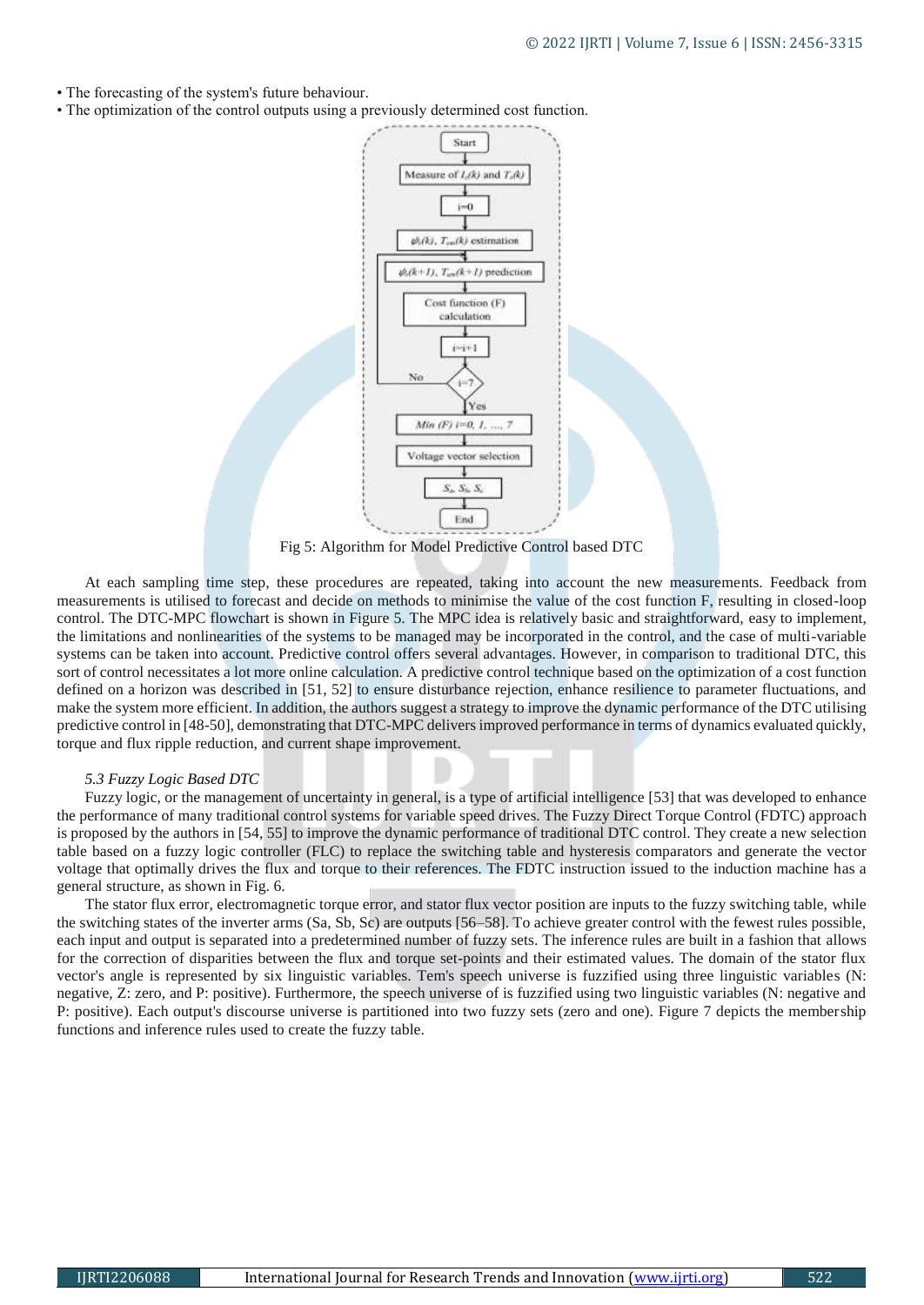

Fig 6: **Fuzzy Logic Control based DTC of Induction Motor**

The authors developed a fuzzy logic-based DTC approach in [59]. The goal of this project is to increase the DTC control's performance while reducing torque at low speeds. They've included a fuzzy speed regulator that allows them to modify the integration coefficient ki and the coefficient of proportionality kp dynamically as a function of the error and speed fluctuations. In addition, a fuzzy controller is used to replace the flux and torque hysteresis in order to maximise the voltage vector selection. The experimental findings demonstrate that the suggested fuzzy control system can offer a quick reaction and high accuracy in steady state speed, as well as a significant decrease in torque ripples even at low speeds. Furthermore, fuzzy logic is employed to manage the boundaries of the electromagnetic torque hysteresis band, resulting in torque undulation reduction and improved dynamic performance. Uddin Nasir et al. [60] presented a fuzzy controller to change the hysteresis band in real time in the same scenario. The fuzzy controller finds the optimum bandwidth of the torque hysteresis based on the slopes of the fluctuation of the predicted torque and the stator current. The performance of this fuzzy controller is demonstrated by simulation results using a model generated in Matlab/Simulink, as well as experimental data produced with a DSP board. The torque ripple of the suggested control was significantly decreased in comparison to the traditional DTC, according to a comparison study between the DTC based on the proposed fuzzy controller and the conventional DTC.

The use of control tables produced by fuzzy logic reasoning is employed in [61] to investigate the influence of parametric variation on DTC performance. The simulation results have confirmed the validity of the suggested strategy. Fuzzy logic can deal with unknown parameters. However, the primary drawbacks of this method are the difficulty in fine-tuning fuzzy logic parameters and the complexity of implementation; this is due to the fact that fuzzy controllers employ a large number of rules to conduct comprehensive tests.

## *5.4 Artificial Neural Network Based DTC*

In various domains of technology and scientific inquiry, the Artificial Neural Network (ANN) is frequently employed. This strategy can be used to solve tough issues that are difficult to control and cannot be explained by exact mathematical approaches. These neural networks have a wide range of applications, including classification, image and audio processing, estimation, process identification [62, 63], and electrical system management [64, 65]. The authors of [65] integrated artificial neural networks into the control of an induction machine, stating that the efficiency of the PI regulator deteriorates and the quality of the adjustment deteriorates in some cases where the dynamics of the system change over time and/or with operating conditions. The authors have integrated artificial neural networks into the speed control to address these issues and ensure that the command performs well. To evaluate the contribution of ANN, many tests were simulated. The acquired findings allow for the affirmation of improved performance and robustness in the IM's control.



Fig 7: **ANN based DTC of Induction Motor**

The use of the ANN approach to choose the states of the voltage inverter switches used to power the DTC-controlled IM has been recommended in several publications [62-65]. The goal is to replace the traditional switching table that determines inverter states with a neural selector that can manage control signals in a similar manner. The block diagram of Direct Torque Neural Control is shown in Figure 8. (DTNC). A multilayer neural network is used in the design to replace both hysteresis comparators and the selection table. An input layer, two hidden layers, and an output layer make up this neural network. The torque error, the flux error, and the angular location () of the stator flux vector are the three neurons that make up the input layer. Each of the two buried layers has 10 neurons. Three neurons make up the output layer, which generates the reference voltage that is delivered across the IM through the voltage inverter. In comparison to other standard approaches, the use of neural networks in DTC enables a strong dynamic response of torque and flux with a fixed switching frequency, resulting in a significant reduction in torque ripples and the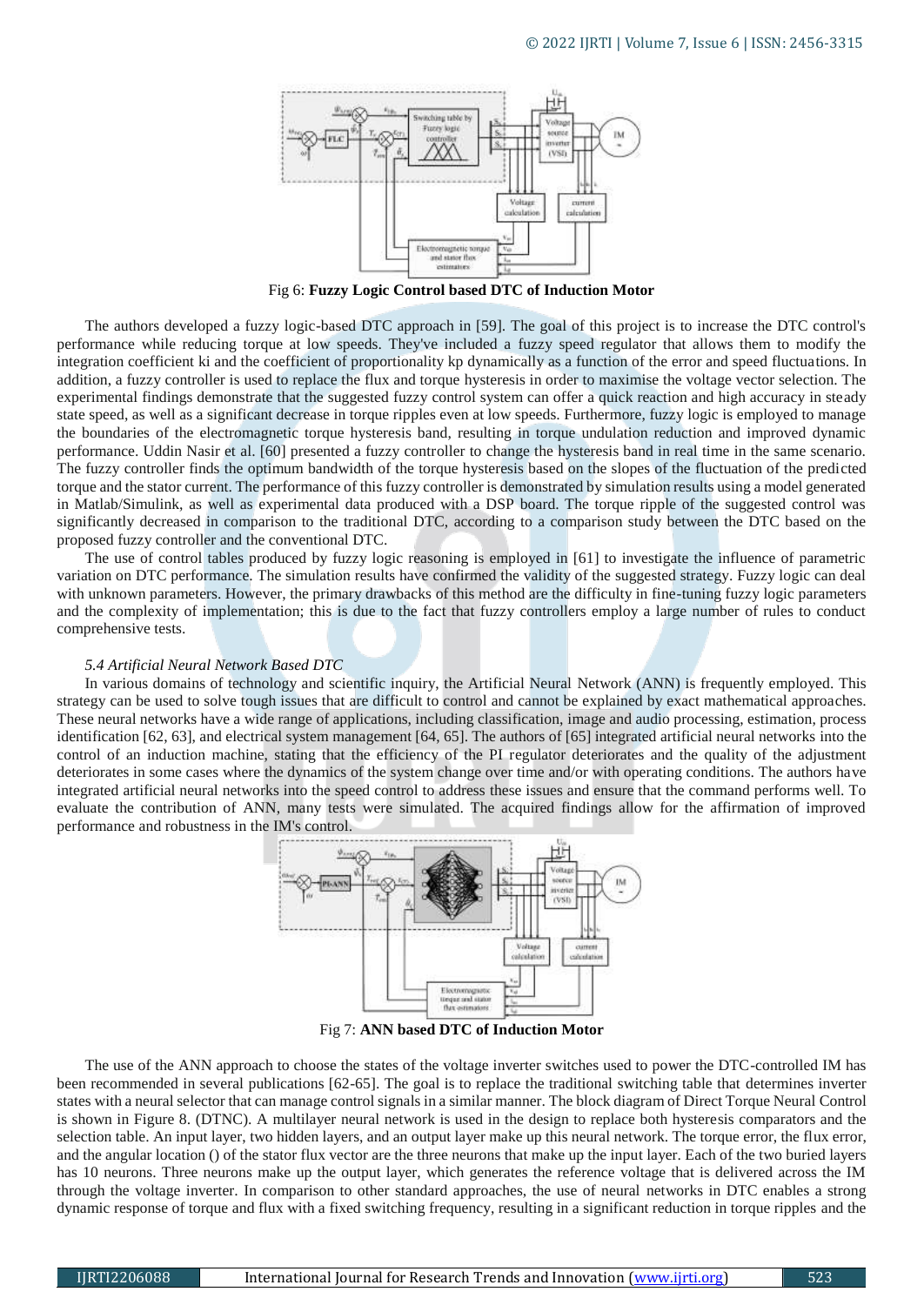harmonic rate of currents [66]. Furthermore, it is extremely resistant to different motor parameter uncertainties [67]. However, this proposed approach has the drawback of a more sophisticated internal structure.

## *5.5 Genetic Algorithm based DTC*

Genetic Algorithms (GAs) are a diverse and fascinating set of stochastic optimization algorithms that are based on natural evolution and genetics approaches [68]. These algorithms work on the basis of a stochastic search across a huge space and a population of pseudo-solutions [69]. One of the key benefits of genetic algorithms is their robustness against parametric fluctuations; they allow for the provision of one or many high-quality solutions to a wide range of problems with a relatively minimal investment (time and computer resources) [70]. However, it has the drawback of parameter selection, since the choice of these parameters is highly dependent on the investigated topic and the user's knowledge of the problem. The evolutionary algorithm has recently been applied to improve the dynamic performance of the DTC control; it is well fitted to optimize the speed controller gain values [71, 72].

The optimization technique (GA) has been applied to DTC in [71], with the authors using a PI regulator optimized by the genetic algorithm (PI-GA). This method outperformed conventional DTC in both transient and stable states, with many benefits confirmed, including torque and flux ripple reduction, overshoot reduction, and response time reduction.

The authors of [73] developed a novel DTC technique that optimizes the PI-fuzzy regulator using a genetic algorithm. In this technique, an adaptive regulator PI-fuzzy of speed adjusts the integral coefficient ki and proportional kp in real time as a function of the speed error and its derivative with respect to time. The genetic algorithm refines the fuzzy parameters to increase the speed's self-adaptation. In addition, to enhance the choice of the voltage vector, the hysteresis regulators have been replaced by another fuzzy regulator. Finally, the author conducted a comparison of Takahashi's traditional DTC, PI-fuzzy regulator, and the suggested method. This research demonstrated a considerable reduction in ripples at the torque, flux, and current levels. As well as increasing tracking accuracy and speed.

#### *5.6 Comparative Analysis*

The recommended approaches for increasing the performance of direct torque control in an induction machine are critically analysed in Table 2. The purpose of this analysis is to highlight a concept for scholars interested in the DTC approach. The torque and flux ripple, switching frequency, parameter sensitivity, steady-state and dynamic responsiveness, and algorithm complexity are all factors in the evaluation of these approaches. It is important to note that assessment does not have a completely absolute meaning because it is impossible to locate numerous works created under the same conditions and on the same sort of machine; yet, the essential drawbacks and advantages for each control approach must be the same.

According to this research, traditional DTC has the simplest structure among the other control techniques with a low switching frequency, which is DTC's main flaw. The sampling frequency must be high in order to overcome these issues and get a suitably low torque ripple. Under the same sampling frequency, artificial intelligence approaches and the predictive model of DTC may achieve lower torque ripple and switching frequency than direct torque control, but the complexity of AI methods is significantly higher. As a result, it may be used in high-power applications for high-precision control. Furthermore, while SVM and SMC algorithms can help enhance DTC, they have drawbacks such as sensitivity and chattering. The best way to overcome the complexity problem is to simplify the control algorithm without expanding the microprocessor's calculating capabilities. On the other hand, establishing a hybrid control method that combines two or more current techniques can increase the performance of the DTC drive while also resulting in a low-cost system.

|                                | Conventional<br>DTC | SVM based<br><b>DTC</b> | <b>SMC</b> based<br>DTC | Model Predictive<br>Control based<br>DTC | Fuzzy Logic<br>based DTC | ANN based<br><b>DTC</b> | GA based<br>DTC    |
|--------------------------------|---------------------|-------------------------|-------------------------|------------------------------------------|--------------------------|-------------------------|--------------------|
| Torque<br>Response             | Fast                | Fast                    | Fast                    | Fast                                     | Very Fast                | Very Fast               | Very Fast          |
| Torque and<br>Flux ripple      | High                | Low                     | Medium                  | Low                                      | Very Low                 | Very Low                | Medium             |
| Current<br><i>Distortion</i>   | More                | Less                    | Less                    | Less                                     | Less                     | Less                    | Less               |
| Switching<br>Frequency         | Variable            | Constant                | Nearly<br>Constant      | Constant                                 | Constant                 | Constant                | Nearly<br>Constant |
| Dynamic at<br>Low Speed        | Poor                | Good                    | Good                    | Good                                     | Very Good                | Very Good               | Very Good          |
| <i>Algorithm</i><br>Complexity | Simple              | Simple                  | Complex                 | Simple                                   | More<br>Complex          | More<br>Complex         | Complex            |
| Computation<br>Time            | Low                 | Medium                  | High                    | Medium                                   | High                     | High                    | Medium             |

Table 2: Comparative Analysis of All Direct Torque Control Techniques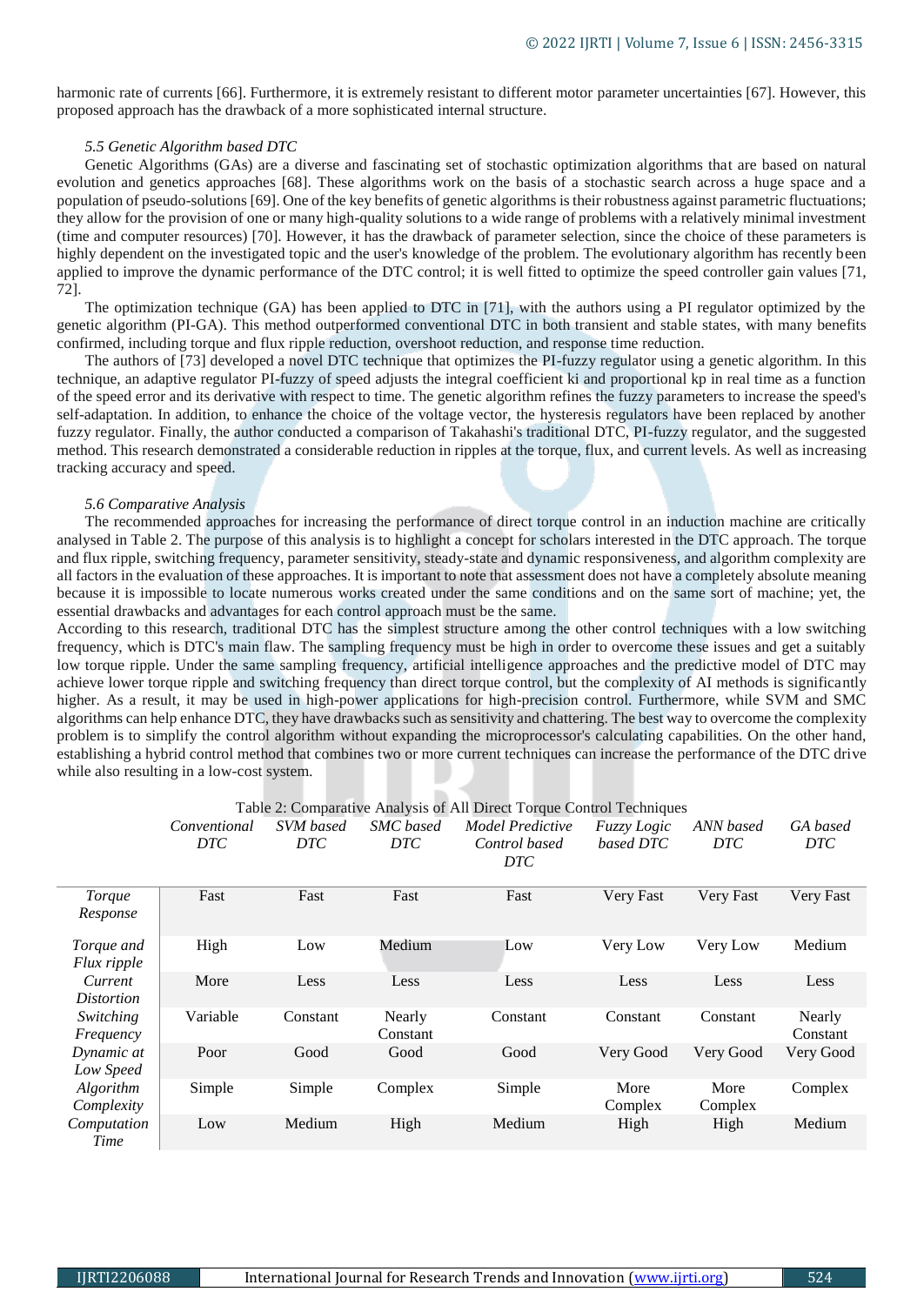# **VI. CONCLUSION**

Several recent direct torque control strategies for an induction motor are reviewed in this work. The goal of this enhancement is to reduce the switching frequency of the inverter while minimizing the ripples of the flux of the IM. These solutions are classified and compared in terms of ripple reduction, tracking speed, switching loss, algorithm complexity, and parameter sensitivity. It's tough to say which approach is the best for improving DTC performance. The approach used is determined by the application, cost, hardware availability, system dependability, and accuracy. This evaluation is considered to be a valuable resource for all sectors and researchers interested in electrical machine controls.

## **REFERENCE**

- [1] Costa, B. L. G., Graciola, C. L., Angélico, B. A., Goedtel, A., & Castoldi, M. F. (2018). Metaheuristics optimization applied to PI controllers tuning of a DTC-SVM drive for three-phase induction motors. Applied Soft Computing, 62, 776–788.
- [2] Traoré, D., Leon, D., & Glumineau, A. (2012). Adaptive interconnect observerbased backstepping control design for sensorless induction motor. Automatica, 48, 682–687.
- [3] Karagiannis, D., Astolfi, A., Ortega, R., & Hilairet, M. (2009). A nonlinear tracking controller for voltage-fed induction motors with uncertain load torque. IEEE Transactions on Control Systems Technology, 17, 608–619.
- [4] Sen, P. C. (1990). Electric motor drives and control-past, present, and future. IEEE Transactions on Industrial Electronics, 37, 562–575.
- [5] Alsofyani, I. M., & Idris, N. R. N. (2013). A review on sensorless techniques for sustainable reliablity and efficient variable frequency drives of induction motors. Renewable and Sustainable Energy Reviews, 24, 111–121.
- [6] Derouich, A., & Lagrioui, A. (2014). Real-time simulation and analysis of the induction machine performances operating at flux constant. International Journal Advanced Computer Science and Applications, 5, 59–64.
- [7] Jannati, M., Anbaran, S. A., Asgari, S. H., Goh, W. Y., Monadi, A., Junaidi, M. A. A., & Idris, N. R. N. (2017). A review on variable speed control techniques for efficient control of single-phase induction motors: Evolution, classification, comparison. Renewable and Sustainable Energy Reviews, 75, 1306–1319.
- [8] Habbi, H. M. D., Ajeel, H. J., & Inaam, I. A. (2016). Speed Control of induction motor using PI and V/F scalar vector controllers. International Journal of Computer Applications, 151, 36–43.
- [9] Martins, C. A., & Carvalho, A. S. (2001). Technological trends in induction motor electrical drives. In IEEE Porto power tech proceedings (Vol. 2).
- [10]Chikhi, A., Djarallah, M., & Chikh, K. (2010). A comparative study of fieldoriented control and direct-torque control of induction motors using an adaptive flux observer. Serbian Journal of Electrical Engineering, 7, 41–55.
- [11]Profumo, F., DeDoncker, R., Ferraris, P., & Pastorelli, M. (1995). Comparison of universal field oriented (UFO) controllers in different reference frames. IEEE Transactions on Power Electronics, 10, 205–213.
- [12]Robyns, B., Berthereau, F., Hautier, J.-P., & Buyse, H. (2000). A fuzzy-logicbased multimodel field orientation in an indirect FOC of an induction motor. IEEE Transactions on Industrial Electronics, 47, 380–388.
- [13]Takahashi, I., & Noguchi, T. (1986). A new quick-response and high efficiency control strategy of an induction motor. IEEE Transactions on Industry Applications, IA-22(5), 820–827.
- [14]Depenbrock, M. (1988). Direct self control (DSC) of inverter-fed induction machine. IEEE Transactions on Power Electronics, 3, 420–429.
- [15]Reza, C. M. F. S., Islam, M. D., & Mekhilef, S. (2014). A review of reliable and energy efficient direct torque controlled induction motor drives. Renewable and Sustainable Energy Reviews, 37, 919–932.
- [16]Kadir, A., Mekhilef, S., & Ping, H. W. (2007). Direct torque control permanent magnet synchronous motor drive with asymmetrical multi level inverter supply. In Seventh international conference on power electronics (ICPE): IEEE (pp. 1196– 1201).
- [17]Naik, V. N., Panda, A., & Singh, S. P. (2016). A three-level fuzzy-2 DTC of induction motor drive using SVPW. IEEE Transactions on Industrial Electronics, 63, 1467–1479.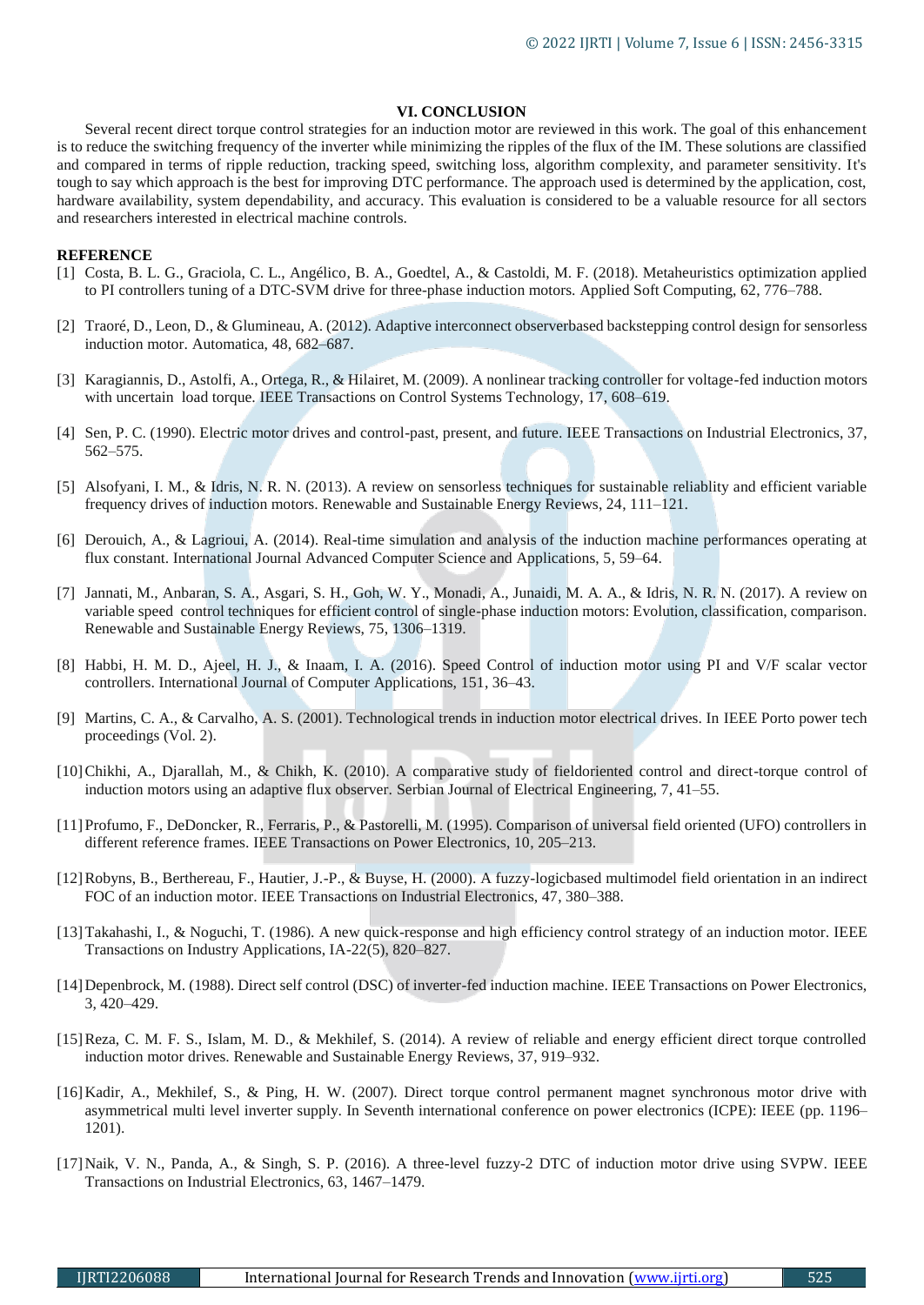- [18]Abosh, A. H., Zhu, Z. Q., & Ren, Y. (2017). Reduction of torque and flux ripples in space-vector modulation based direct torque control of asymmetric permanent magnet synchronous machine. IEEE Transactions on Power Electronics, 32, 2976– 2986.
- [19]Goel, N., Patel, R. N., & Chacko, S. (2016). Torque ripple reduction of DTC IM drive using artificial intelligence. In International conference on electrical power and energy systems.
- [20]Yen-Shin, L., & Jian-Ho, C. (2001). A new approach to direct torque control of induction motor drives for constant inverter switching frequency and torque ripple reduction. IEEE Transactions on Energy Conversion, 6, 220–227.
- [21]Pucci, M. (2012). Direct field oriented control of linear induction motors. Electric Power Systems Research, 89, 11–22.
- [22]Bonnet, F., Paul-Etienne, V., & Pietrzak-David, M. (2007). Dual direct torque control of doubly fed induction machine. IEEE Transactions on Industrial Electronics, 54, 2482–2490.
- [23]Lokriti, A., Salhi, I., & Doubabi, S. (2015). IM direct torque control with no flux distortion and no static torque error. ISA Transactions, 59, 256–267.
- [24]Singh, A. K., Reddy, C. U., Prabhakar, K. K., & Praveen, K. (2015). FPGA implementation of direct torque control of induction motor with reduced ripples in torque and flux. In IEEE international transportation electrification conference.
- [25]Jonnala, R. B., & Babu, C. S. (2018). A modified multiband hysteresis controlled DTC of induction machine with 27-level asymmetrical CHB-MLI with NVC modulation. Ain Shams Engineering Journal, 9, 15–29.
- [26]Casadei, D., Profumo, F., Serra, G., & Tani, A. (2002). FOC and DTC: Two viable schemes for induction motors torque control. IEEE Transactions on Power Electronics, 17, 779–787.
- [27]Ammar, A., Benakcha, A., & Bourek, A. (2017). Closed loop torque SVM-DTC based on robust super twisting speed controller for induction motor drive with efficiency optimization. International Journal of Hydrogen Energy, 42, 17940–17952.
- [28]Gadoue, S. M., Giaouris, D., & Finch, J. W. (2009). Artificial intelligence-based speed control of DTC induction motor drives— A comparative study. Electric Power Systems Research, 79, 210–219.
- [29]Gdaim, S., Mtibaa, A., & Mimouni, M. F. (2010). Direct torque control of induction machine based on intelligent techniques. International Journal of Computer Applications, 10, 0975–8887.
- [30]Idris NRN. Improved direct torque control of induction motor. Johor Bahru: Universiti Teknologi Malaysia; 2000.
- [31]Casadei D, Grandi G,Serra G,Tani A. Switching strategies in direct torque control of induction machines. ICEM94.France1994:204–9.
- [32]Noguchi T, Yamamoto M, Kondo S, TakahashiI. High frequency switching operation of PWM inverter for direct torque control of induction motor. In: IEEE 32nd IAS annual meeting, IAS '97, conference record of the industry applications conference, vol.1;1997.p.775–80.
- [33]Sutikno T, Nik Idris NR, Jidin A, Cirstea MN. An improved FPGA implementation of direct torque control for induction machines. IEEE Trans Ind Inf 2012:1.
- [34]Rodriguez, J., Pontt, J., Silva, C., Kouro, S., & Miranda, H. (2004). A novel direct torque control scheme for induction machines with space vector modulation. In IEEE annual power electronics specialists conference (pp. 1392–1397).
- [35]Abdelli, R., Rekioua, D., & Rekioua, T. (2011). Performances improvements and torque ripple minimization for VSI fed induction machine with direct control torque. ISA Transactions, 50, 213–219.
- [36]El-Saadawi, M., & Hatata, A. (2017). A novel protection scheme for synchronous generator stator windings based on SVM. Protection and Control of Modern Power Systems, 2(1), 24.
- [37]Pizzo, A. D., Marino, P., & Visciano, N. (2002). Harmonic and interharmonic impact of DTC-based induction motor drives on 3-wire network. In IEEE international industrial electronics conference.
- [38]Maes, J., & Melkebeek, J. (1998). Discrete time direct torque control of induction motors using back-EMF measurement. In Thirty-third IAS annual meeting industry applications conference.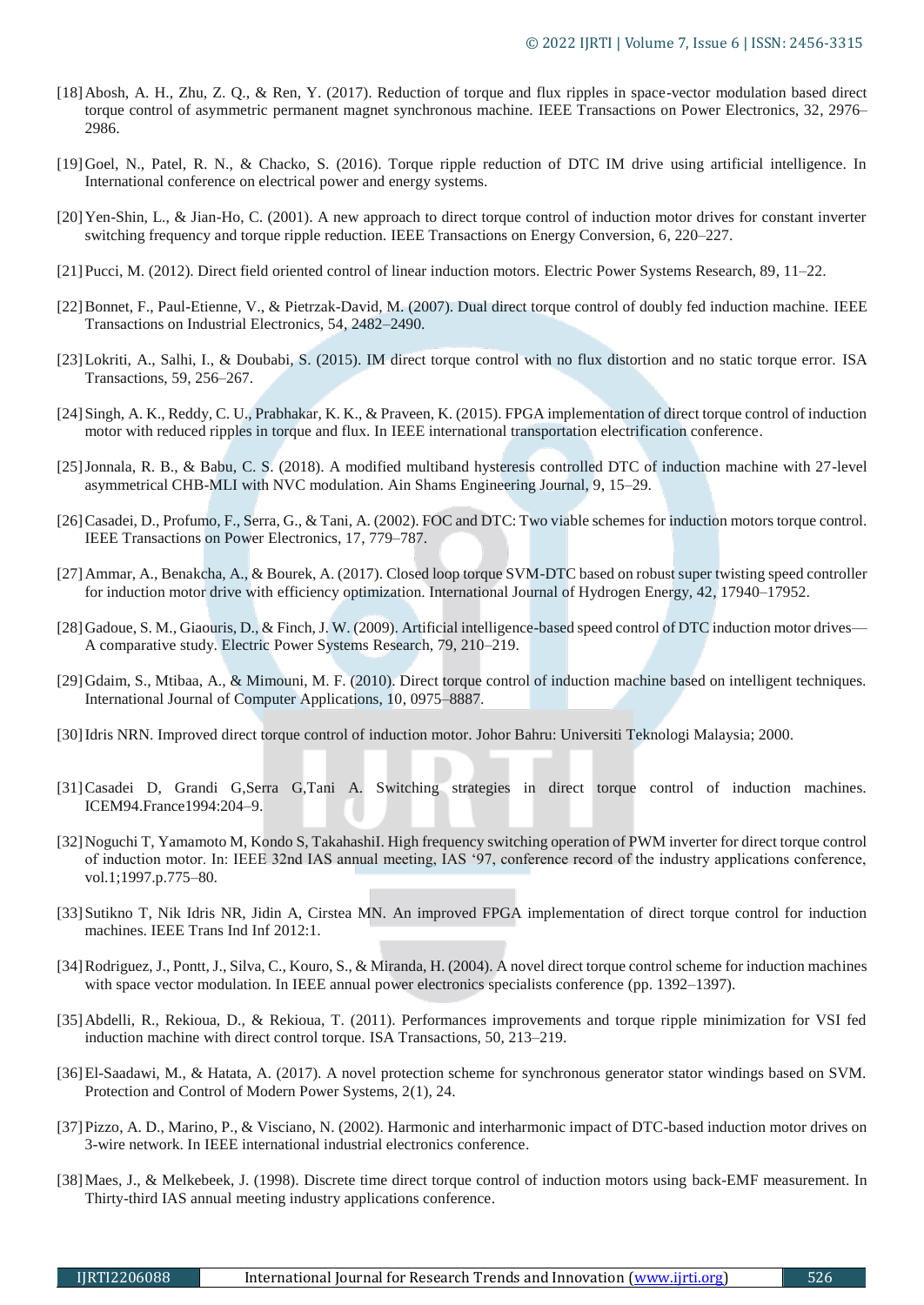- [39]Casadei, D., Serra, G., & Tani, A. (2000). Implementation of a direct torque control algorithm for induction motors based on discrete space vector modulation. IEEE Transactions on Power Electronics, 15, 769–777.
- [40]Keyhani, H. R., Zolghadri, M. R., & Homaifar, A. (2004). An extended and lmproved discrete space vector modulation direct torque control for induction motors. In Annual IEEE power electronics specialists conference.
- [41]Del Toro, X. G., Arias, A., Jayne, M. G., Witting, P. A., Sala, V. M., & Romeral, J. L. (2005). New DTC control scheme for induction motors fed with a threelevel inverter. Automatika, 46, 73–81.
- [42]Utkin, I. V. (1993). Sliding mode control design principles and applications to electric drives. IEEE Transactions on Industrial Electronics, 40, 23–36.
- [43]Rodic, M., & Jezernik, K. (2002). Speed-sensorless sliding-mode torque control of an induction motor. IEEE Transactions on Industrial Electronics, 49, 87–95.
- [44]Mehmet, D. (2005). Sensorless sliding mode direct torque control (DTC) of induction motor. In Proceedings of the IEEE international symposium on industrial electronics.
- [45]Shir-Kuan, L., & Chih-Hsing, F. (2001). Sliding-mode direct torque control of an induction motor. In Annual conference of the IEEE industrial electronics society (pp. 2171–2177).
- [46]Lascu, C., Boldea, I., & Blaabjerg, F. (2004). Direct torque control of Sensorless induction motor drives: A sliding-mode approach. IEEE Transactions on Industry Applications, 40, 582–590.
- [47]Detian, S. (2010). Sliding mode direct torque control for induction motor with robust stator flux observer. In International conference on intelligent computation technology and automation.
- [48]Camacho, E. F. (1993). Constrained generalized predictive control. IEEE Transactions on Automatic Control, 38(2), 327–332.
- [49]Camacho, E. F., & Bordons, C. (2007). Model Predictive control. Advanced Textbooks in Control and Signal Processing, Springer-Verlag: London.
- [50]Geyer, T., Papafotiou, G., & Morari, M. (2009). Model predictive direct torque control—Part I: Concept, algorithm, and analysis. IEEE Transactions on Industrial Electronics, 56, 1894–1905.
- [51]Zeinaly, Y., Geyer, T., & Egardt, B. (2011). Trajectory extension methods for model predictive direct torque control. In 26th annual IEEE applied power electronics conference and exposition (APEC) (pp. 1667–1674).
- [52]Papafotiou, G., Kley, J., Papadopoulos, K. G., Bohren, P., & Morari, M. (2009). Model predictive direct torque control—Part II: Implementation and experimental evaluation. IEEE Transactions on Industrial Electronics, 56, 1906–1915.
- [53]Geyer, T., Papafotiou, G., & Morari, M. (2009). Model predictive direct torque control—Part I: Concept, algorithm, and analysis. IEEE Transactions on Industrial Electronics, 56, 6.
- [54]Miranda, H., Cortés, P., & Yuz, J. (2009). Predictive torque control of induction machines based on state-space models. IEEE Transactions on Industrial Electronics, 56, 6.
- [55]Klement, E. P., & Slany, W. (1997). Fuzzy logic in artificial intelligence. In Book: Encyclopedia of computer science and technologychapter (p. 34) Suppl. 19.
- [56]Venugopal, C. (2010). Fuzzy logic based DTC for speed control of Matrix Converter fed Induction Motor. In 2010 IEEE International Conference on Power and Energy (pp. 753–758). IEEE.
- [57]El Ouanjli, N., Derouich, A., El Ghzizal, A., Chebabhi, A., Taoussi, M., & Bossoufi, B. (2018). Direct torque control strategy based on fuzzy logic controller for a doubly fed induction motor. In IOP conference series: Earth and environmental science (Vol. 161, No. 1, p. 012004). IOP Publishing.
- [58]Tlemcani, A., Bouchhida, O., Benmansour, K., Boudana, D., & Boucherit, M. S. (2009). Direct torque control strategy (DTC) based on fuzzy logic controller for a permanent magnet synchronous machine drive. Journal of Electrical Engineering & Technology, 4, 66–78.